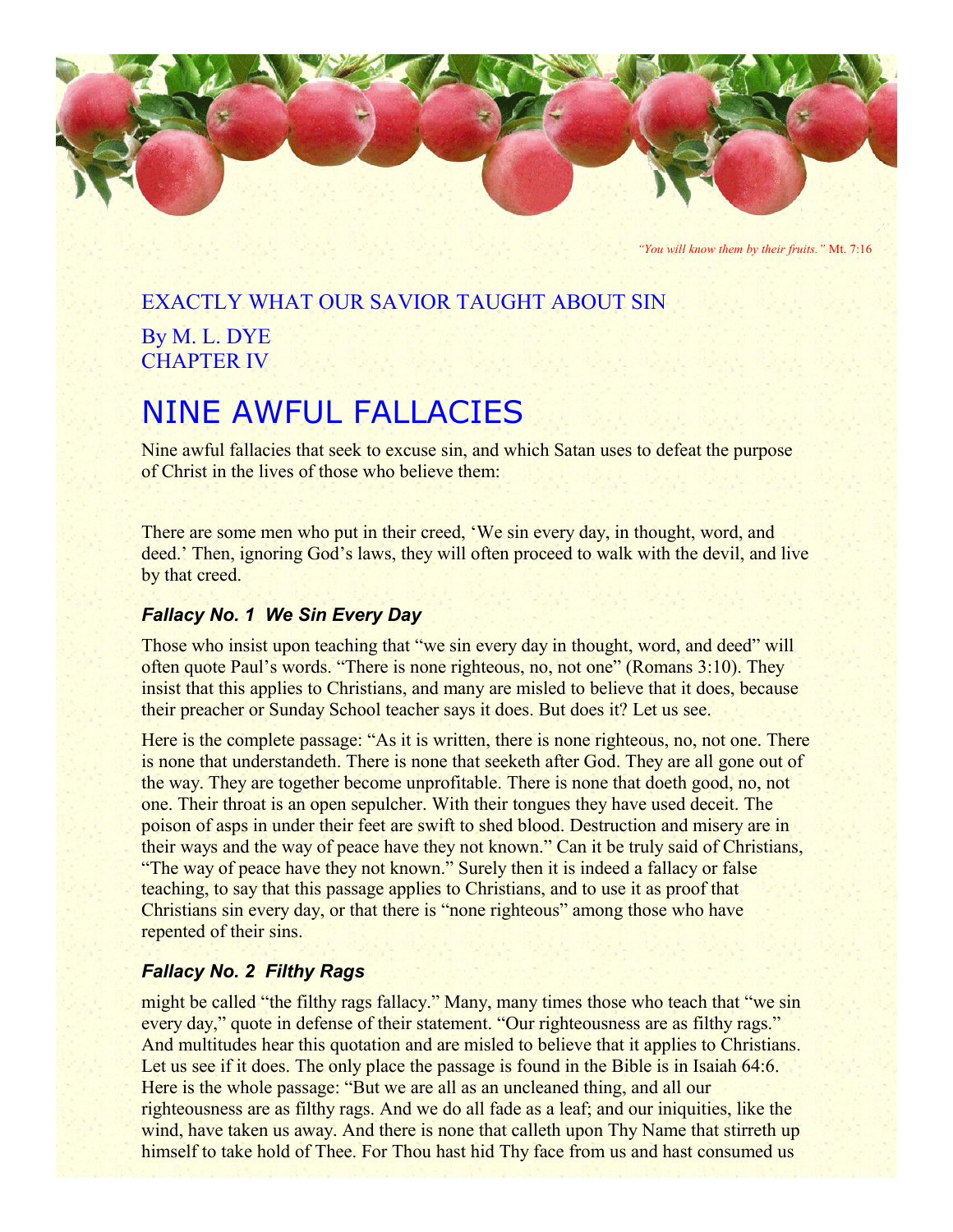because of our iniquities" (Isaiah 64:6 and 7).

Should this picture of the backslidden Jewish nation be used to describe the normal Christian Life? Surely, only the devil would like to have it so, and some Bible teachers are fooled enough by his Satanic Majesty to teach what he wants them to teach.

### *Fallacy No. 3 Conscience*

Often those who defend the idea that we "sin every day" will tell their hearers that "conscience is not safe as a guide." It is true that the Word of God must be used to enlighten the individual conscience more and more: and true also that some conscience are more enlightened than others. But at the same time it is wrong to say that one should not follow one's conscience. "Conscience,' says Webster, "is the moral sense within which urges to right conduct." Conscience will always lead us to follow the Word of God so far as we know it. And conscience will also lead us to study more of the Word of God. A man can ignore and even "sear" his conscience, but if followed, it will lead him in the right direction.

No one at any time should disregard his conscience. The apostle Paul said' "Herein do I exercise myself to have always a conscience void of offence toward God and toward men." In other words "I always try to keep a clear conscience" (Acts 24:16).

Paul's exhortation to Timothy leaves no doubt about this matter of conscience. He says, "That thou mightest war a good warfare, holding faith and a good conscience; which some having put away concerning faith, have made shipwreck" (I Tim. 1:19). A moral shipwreck, indeed, is any man who disregard his conscience.

#### *Fallacy No. 4 God's Commandments*

One of the most absurd of all modern fallacies is to teach that "we cannot keep God's commandments." Yet, believe it or not, many teachers are actually teaching this to their congregations. So let us see what God says about it and what Jesus the Son of God from Heaven taught. More than 3000 years before such teachers were born God spoke in an uncertain terms about the imperative necessity of keeping His commandments. Let us note especially whether God really meant that the Jews should keep His commandments.

Through Moses, God said, "Know therefore this day and consider it in thine heart that the Lord He is God in Heaven above and upon the earth beneath. There is none else. Thou shalt keep therefore His statutes and His commandments which I command thee this day, that it may go well with thee, and with thy children after thee, and that thou mayest prolong thy days upon the earth..."

"These words which I command thee this day shall be in thine heart, and thou shalt teach them diligently unto thy children, and thou shalt talk of them when thou sittest in thine house, and when thou walkest by the way, and when thou liest down and when thou risest up---ye shall diligently keep the commandments of the Lord your God---Know therefore that the Lord thy God, He is God, the faithful God which keepeth covenant and mercy with them that love Him and keep His commandments unto a thousand generations. Behold I set before you this day a blessing and a curse. A blessing if ye obey the commandments of the Lord your God, and a curse if ye will not obey the commandments of the Lord your God" (From Deuteronomy  $4<sup>th</sup>$  to  $11<sup>th</sup>$  chapters).

Not only was it made unmistakably clear to the Church of the Old Testament that they were expected to keep the commandments of God, but through Moses, God said He expected us to keep the commandments of Christ. "I will raise them up a prophet from among their brethren, like unto thee, and will put My Words in his mouth, and he shall speak unto them all that I shall command him. And it shall come to pass that whosoever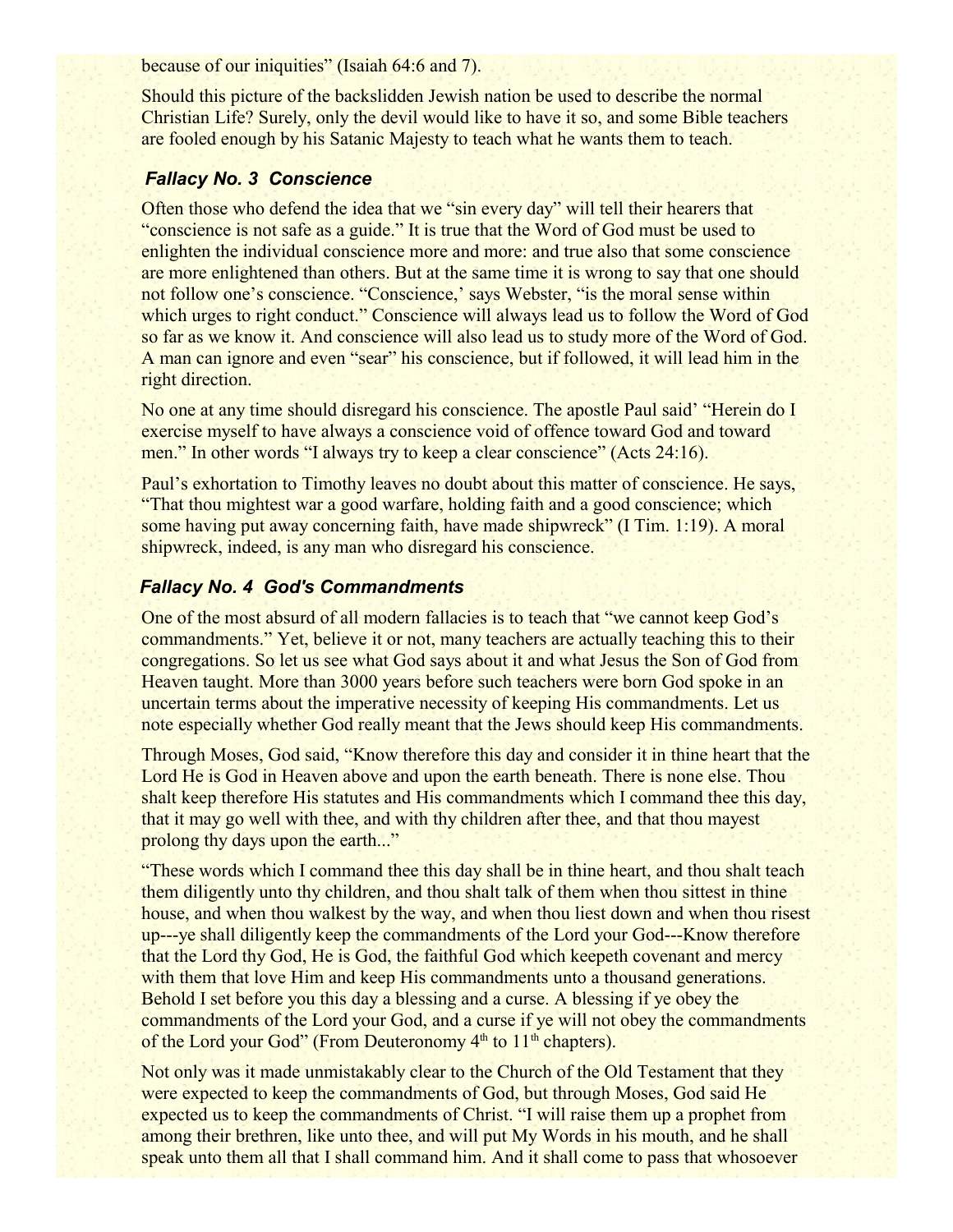will not hearken unto My Words which he shall speak in My Name, I will require it of him" (Deuteronomy 18:18-19).

Peter says this prophecy refers especially to Christ, and, in the light of this passage, what infinite folly for any to say we need not keep the commandments of Christ or that we cannot do so. Yet many preachers are actually teaching this today!

Jesus Himself urged, "If ye Love Me, keep My commandments" (John 14:15).

Again, "He that hath My commandments and keepeth them he it is that loveth Me" (John 14:21). And again: "If a man love Me he will keep My Words (John 14:23)."

And again, "If ye continue in My Word, then are ye my disciples indeed and ye shall know the Truth and the Truth shall make you free" (John 8:31). And again," go--teach all nations ... to observe all things whatsoever I have commanded you" ... (Matt 28:19,20).

Finally, to John on the Ilse of Patmas, Jesus said, "Behold I come quickly, and My reward is with Me, to give to every man according as his work shall be. I am Alpha and Omega, the beginning and the end, the first and the last. Blessed are they that do His commandments, that they may have a right to the tree of life, and may enter in through the gates into the City" (Rev. 22:12-14).

# *Fallacy No. 5 Grace and Works*

Some say that if we keep the commandments of God we would have no need of God's Grace, but would then be "saved by works". They stress Pauls words, "For by grace are ye saved, through faith, and that not of yourselves, It is the gift of God, not of works, lest any man should boast."

To say that keeping God's commandments, after one repents of sin, is being saved by works, reveals a total misunderstanding of what "saved by grace" really means. Suppose that I am haled into court to be tried for murder. After due process of law I am found guilty of first degree murder. Can I plead, "but Judge, I've learned my lesson. I repent of this sin. I will never do it again, therefore I expect you to set me free."? Never; the Judge would point out that for my past crime, I am guilty, even though I should henceforth be a model citizen. I must pay the penalty for past crime. My "good works" could not save me. Neither can doing our duty, after repentance, save us from due penalty for our past sins. Only the suffering of Christ in our stead can save us from this due penalty, under the just Government of God. Only the grace of God in Christ---"His unmerited" favor can set us free from our guilt for past sins.

But the grace of God can be applied only to those who stop sinning, or get right with God. It is only, "If we walk in the light as He is in the light, that the blood of Jesus Christ His Son cleanseth us from all sin" (1 John 1:7).

This imperative necessity for repentance is acknowledged wherever mercy is shown by human governments, as well as throughout the Scriptures.

The chief engineer of one of American's foremost engineering firms, after reading the manuscript of the book, reminded me that any convict appearing before a parole board must:

1.Admit guilt

2. Convince them he is sorry.

3 Convince them he won't continue his criminal practice.

Let us further illustrate this relation of "works" to "grace" by the true story of the crime and imprisonment of Samuel Holmes of Frankfort, Kentucky. While imprisoned for the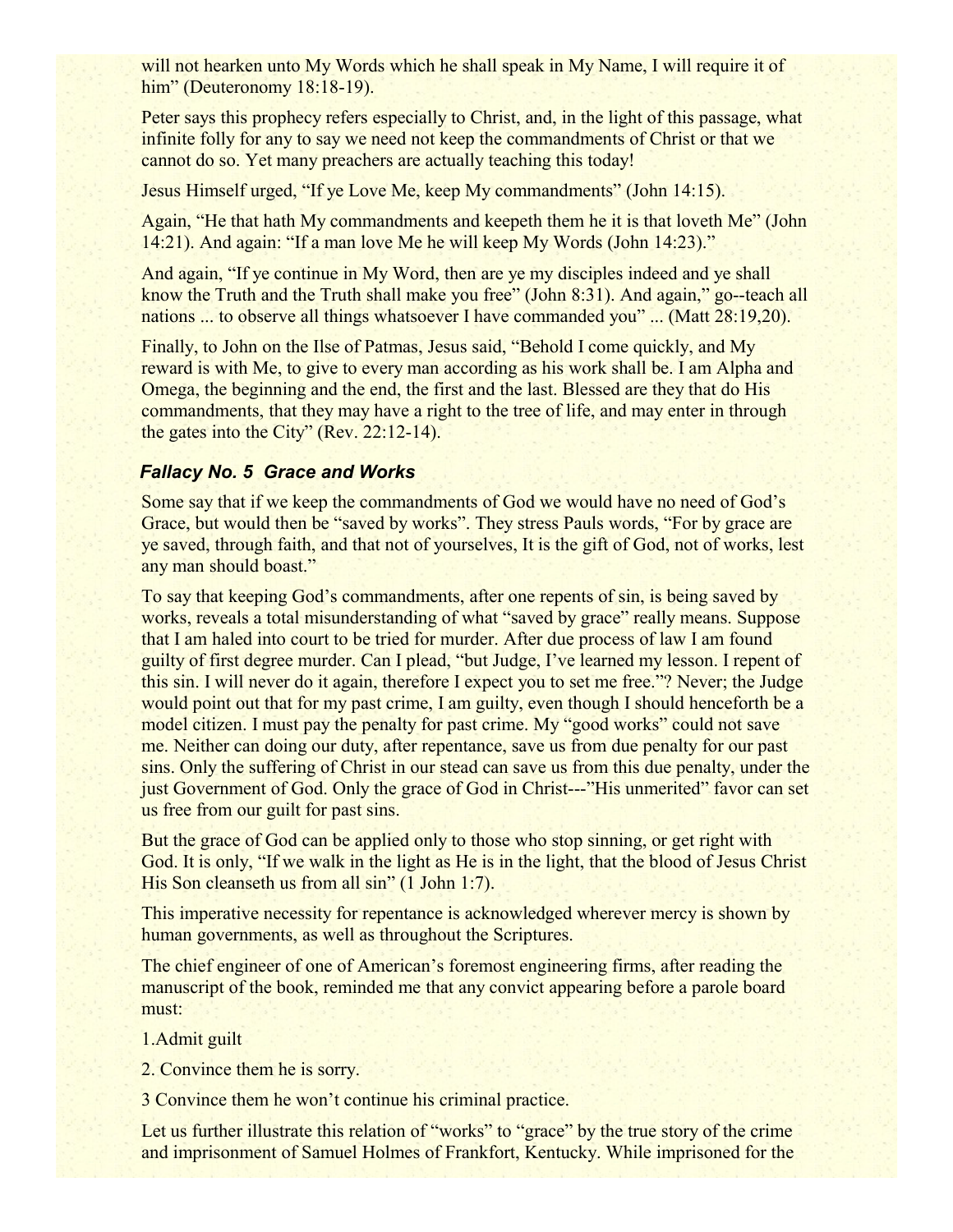crime of murder, Mr. Holmes was visited by lucian Young who was a former schoolmate. When Lucian Young appealed to Governor Blackburn for the pardon of his friend, the governor remembered the bravery of Mr. Young in rescuing several lives from a wrecked vessel and granted the pardon, in recognition of the merits of Young. With this pardon in his pocket Young hastened to the prison to see his friend Holmes. Before revealing that he had power to make him a free man, Young began a conversation with Holmes. After talking on other subjects for a while, Young finally said, "Sam if you were turned loose and fully pardoned what would be the first thing you would do?" The convict quickly responded, "I would go to Lancaster and kill Judge Oursley and a man who was a witness against me." Young uttered not a word but turned mournfully away went outside the prison walls took the pardon from his pocket, and tore it to bits! (This true story was published in the Richmond Register).

Holmes lost his pardon because he would not forsake the sin from which he was wanting forgiveness. Neither can the infinitely just "Lord of Heaven and earth" pardon a sinner while he continues in sin, even though pardon is offered through the merits of Christ.

#### *Fallacy No. 6 The Sermon on the Mount*

A prominent Bible teacher of recent years managed to secure such a following that he finally had a Bible published under his name. Though this Bible contains many constructive helps for Bible students at the same time some terrible fallacies are included against which warning should be sounded in no uncertain terms.

For example on page 1000 in that Bible he says in his notes, "the sermon on the mount, in its 'primary application' gives neither the privilege nor the duty of the Church." He says in other words that neither the promises nor the commands of the Sermon on the Mount were for believers in general (The promises are the privileges and the commands are the duties). Now let us see what Christ Himself said of His own Sermon on the Mount.

To determine this all we need to do is look at the conclusion of that sermon itself. Here are Jesus words: Whosoever heareth these sayings of mine and doeth them, I will liken him unto a wise man which built his house upon a rock. And the rain descended and the floods came and his winds blew and beat upon that house and it fell not for it was founded upon a rock. And every one that likened unto a foolish man which built his house upon the sand; and the rain descended and the floods came and the winds blew, and beat upon that house, and it fell, and great was the fall of it" (Matt. 7:24-27).

In the great commission Christ commanded that all of His words be taken "to every creature;" and here He says that everyone who hears these words and does them not is building on the sand. Certainly, therefore both the promises and the commandments of this sermon were intended for all believers. But, obviously the enemy of souls has sought, by human tradition to undermine the commands and promises of Christ.

However those who have courage and faith to trust and act upon these words of Christ, find that our Almighty Father fulfills His promises found in the Sermon on the Mount.

For example, George Mueller fed and clothed and educated more than nine thousand orphans, by looking to God alone, and never asking a man in any case to meet his need.

He says, "When I first began to allow God to deal with me, relying on Him, taking Him at His Word, and set out fifty years ago, simply relying on Him for myself, family, taxes, traveling expenses and every other need, I rested on the simple promises I found in the sixth chapter of Matthew (Matt 6:25-34)." For those unfamiliar with it, the sermon on the Mount consists of the fifth, sixth, and seventh chapters of Matthew. What a blessing it is that men like George Mueller have not been influenced by modern teachers, who say that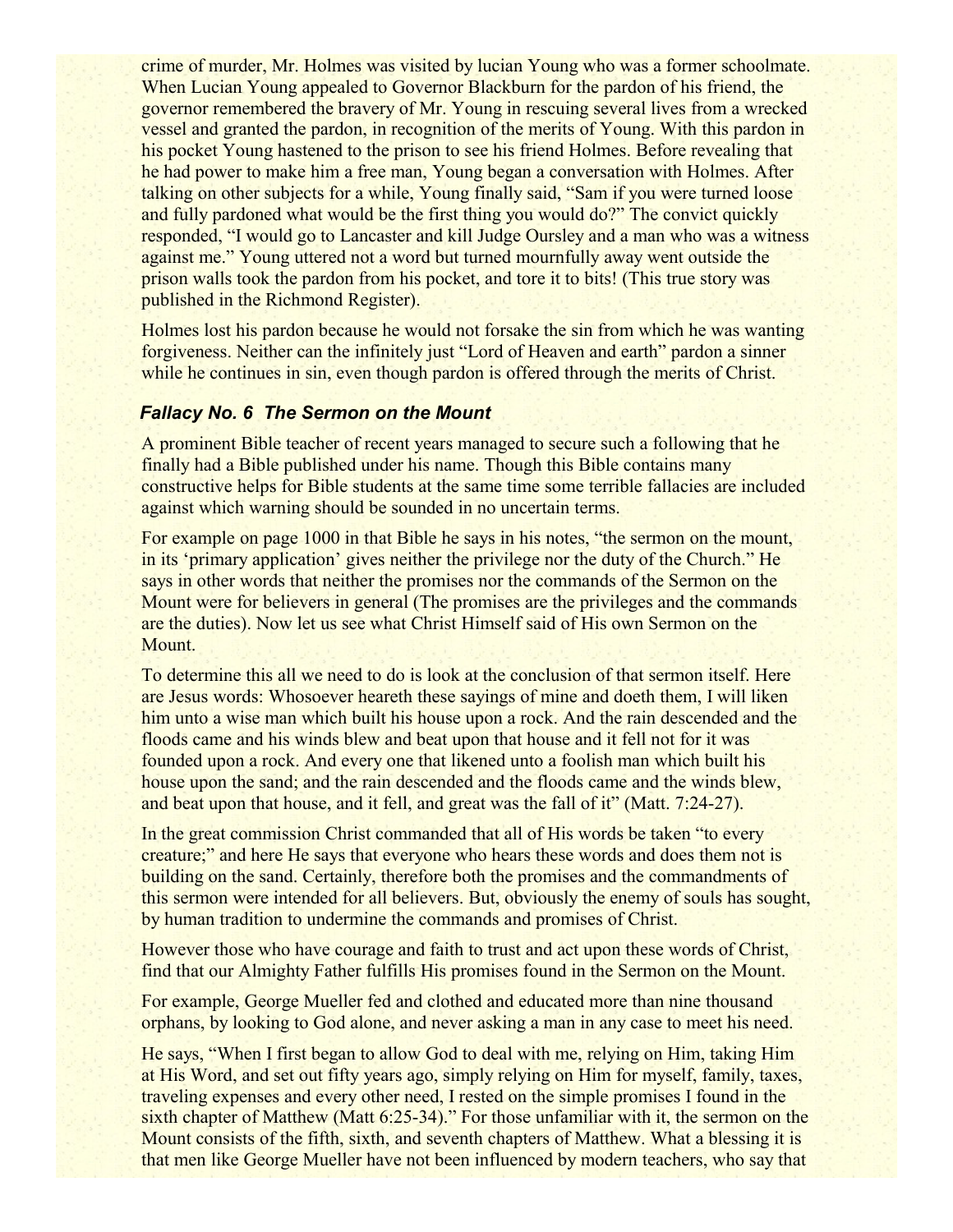the Sermon on the Mount is not for us today! How often have new converts started out to believe with holy fervor what they found in their Savior's words, then while going to Bible School or attending some church they were told that such words of Jesus do not apply to us today, and in discouragement and disillusionment they would lose their joy, and fervor, and often finally backslide entirely---all because some teacher or preacher had misrepresented Christ to them.

On the other hand we should thank God and take courage when men like Billy Graham will come out strongly and make it known that living by the Sermon on the Mount would change every evil condition in this nation or any other nation.

Actually, much that passes today for "rightly dividing the word of Truth" when viewed in the celestial Light of the words of Christ, is found to be nothing more nor less then "Making void the commandments of God by your tradition!"

By teaching a spineless "believe-it-and-live-as-you-like" theory and by sitting aside the Savior's own commands and promises and substituting theological sophistries; the power of Satan has largely hamstrung the Church and in many places made of its professed members a lot of fearful and unbelieving stumble blocks to sinners. The average sinner, looking on, says, "If what these professors have is religion we want no part of it!"

Surely, when the world seems about to be set on fire with hydrogen bombs it is time for Christians of the world to "get in there and pitch," and forget the very thought of compromising with sin.

Before we are haled before "people's courts" as Christians are in China and are forced to literally stab to death members of our families who in any wise opposed Communism, as millions have actually been forced to do in China, we'd better go "all out" for Jesus Christ and let Him show the world what true Christianity is!

### *Fallacy No. 7 The Corpse*

Might be called the stinking corpse fallacy." involving the illustration used by the Apostle Paul, in his letter to the Romans.

Those Bible teachers who insist that we "sin every day in thought, word, and deed" assume that Paul in the seventh of Romans is describing the normal Christian experience.

Those of us who stand for what Jesus taught about sin believe Paul would be horrified at such misinterpreting of his words.

Let us briefly look at the  $6<sup>th</sup>$ ,  $7<sup>th</sup>$ , and  $8<sup>th</sup>$  chapters of Romans and seek to interpret the words of Paul in harmony with the words of Christ as Paul would want us to.

In the sixth chapter the apostle points out the absolute necessity of holy living, in the words: "Let not therefore sin reign in your mortal body that ye should obey it in the lusts thereof. Neither yield ye your members as instruments of unrighteousness unto sin, but yield yourselves unto God, as those that are alive from the dead, and your members as instruments of righteousness, unto God" (vs. 11-13).

"Being then made free from sin, ye became the servants of righteousness.

"For when ye were servants of sin ye were free from righteousness...but now being free from sin, and become servants unto God, ye have fruit unto holiness and the end unto Everlasting life." (Romans 6:18.22).

Obviously these statements in the sixth chapter make no allowance for serving the devil.

The portion of the letter found in the seventh chapter is where the confusion usually starts. In the ninth verse of chapter seven, Paul speaks of his first experience of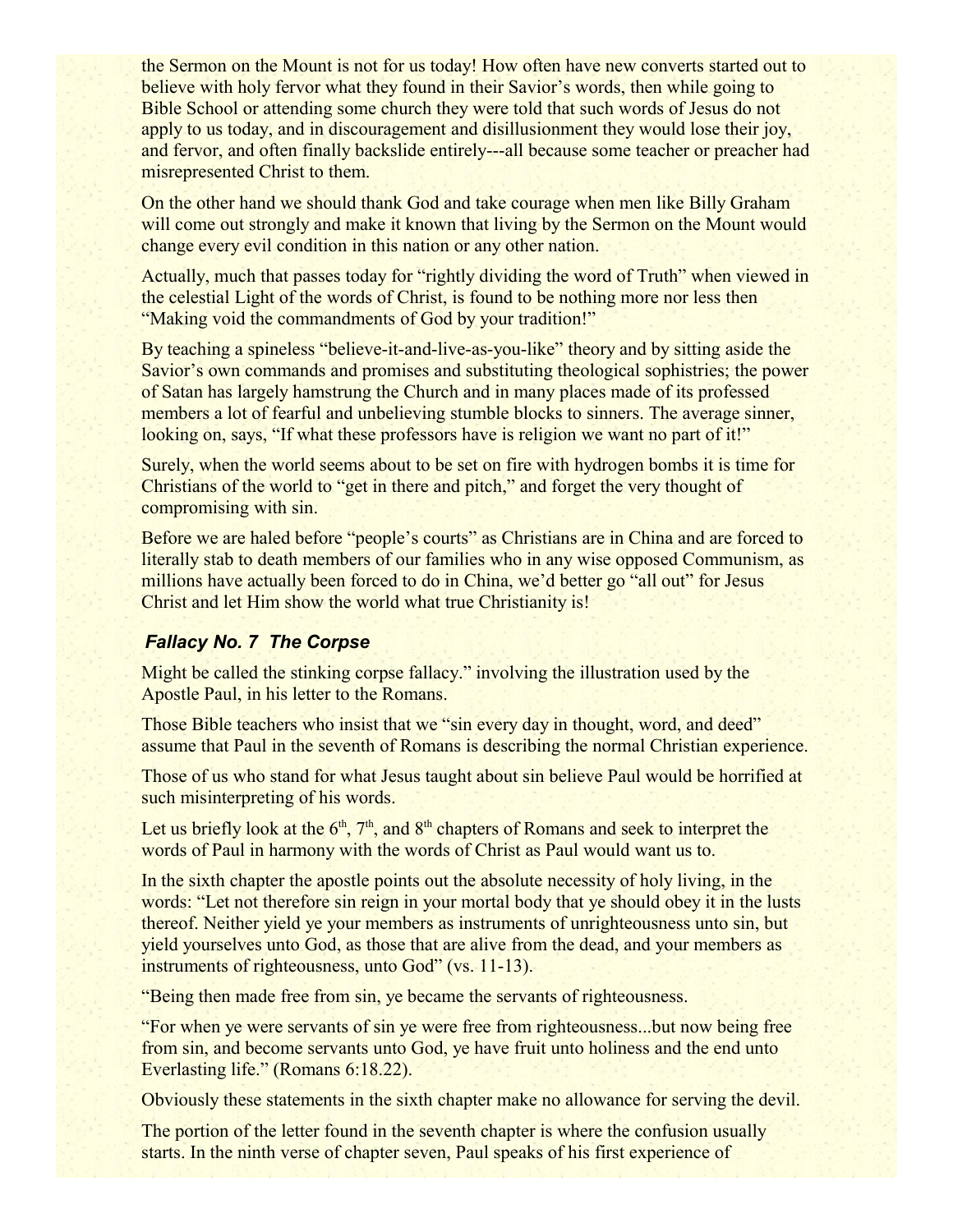encountering the law of God; which was, of course, before his conversion. He says, (quoting the Amplified New Testament) "Once I was alive, but quite apart from and unconscious of the law. But when the commandment came, sin lived again and I died-- was sentenced by the law to death" (Romans 7:9, Amp. Ver)

"Did that which is good then prove fatal, bringing death to me? Certainly not. It was sin working death to me by using this good thing (as a weapon) in order that through the commandment sin might be shown up clearly to be sin, that the extreme malignity and immeasurable sinfulness of sin might plainly appear" (Romans 7:13, Amp. Ver).

Note: At the end of the  $13<sup>th</sup>$  verse Paul continues his description of his past and sinful experience but uses the present tense in describing that experience like we hear many do in their conversation today.

We need to bear in mind he is describing an experience totally different from that pictured in the sixth chapter and also totally different from that presented in the eighth chapter; yet all this is apparently written at one sitting or without his experience actually changing. In other words though at the same time of his writing his experience was that portrayed by the sixth and eighth chapters, he pictures in the seventh chapter his former experience which was totally different. This must be our conclusion if we stay in line with the words of Jesus concerning sin.

Note how his words of the seventh chapter describes the sinner's experience. "I do not understand my own action. I am baffled, bewildered. I do not practice, or accomplish what I wish but do the very thing I loathe (which my moral instinct condemns" --vs. 15, Amp. Ver).

"Now if I do habitually what is contrary to my desire (that means that) I acknowledge and agree that the law is good (morally excellent) and that I take sides with it" (vs. 16, Amp. Ver.). Note this is exactly the experience of the sinner, whose conscience tells him what is right and what he ought to do. "However it is no longer I who does the deed, but the sin principle which is at home in me, and has possession of me. I know that nothing good dwells within me, that is in my flesh. I can will what is right but I can not perform it. I have the intention and urge to do what is right, but no power to carry it out" (vs. 16-18, Amp. Ver.).

Note: Who doesn't know that this is not the experience of the true Christian nor is it Paul's experience when he writes in Eph. 6:13, "Wherefore take unto you the whole armor of God, that ye may be able to withstand in the evil day. And having done all to stand, stand therefore having your loins girt about with Truth and having on the breastplate of righteousness, and with your feet shod with the preparation of the Gospel of peace. And above all taking the shield of faith, wherewith ye shall be able to quench all the fiery darts of the wicked" (Eph. 6:13-16). Thus in Ephesians, and in many other of his writings we see Paul's Christian experience. But in the seventh of Romans he concludes his experience as a sinner in the 23<sup>rd</sup> verse: "I discern in my bodily members-in the sensitive appetites and wills of the flesh---a different law (rule of action) at war against the law of my mind (my reason) making me a prisoner to the law of sin that dwells in my bodily organs---in the sensitive appetites and wills of the flesh" (Romans 7:23, Amp. Ver.).

Now notice carefully what brought him out of his awful condition of slavery to Satanic power. In Paul's day it was the custom, if one was accused of murder to tie a corpse of the murdered one face to face to the body of the accused prisoner. Paul views the awful state he has just described as though a dead and decaying body were bound to his With this custom in mind he cries, "Oh wretched man that I am! Who shall deliver me from the body of this death"? Then, exultantly he exclaims, "I thank God, through Jesus Christ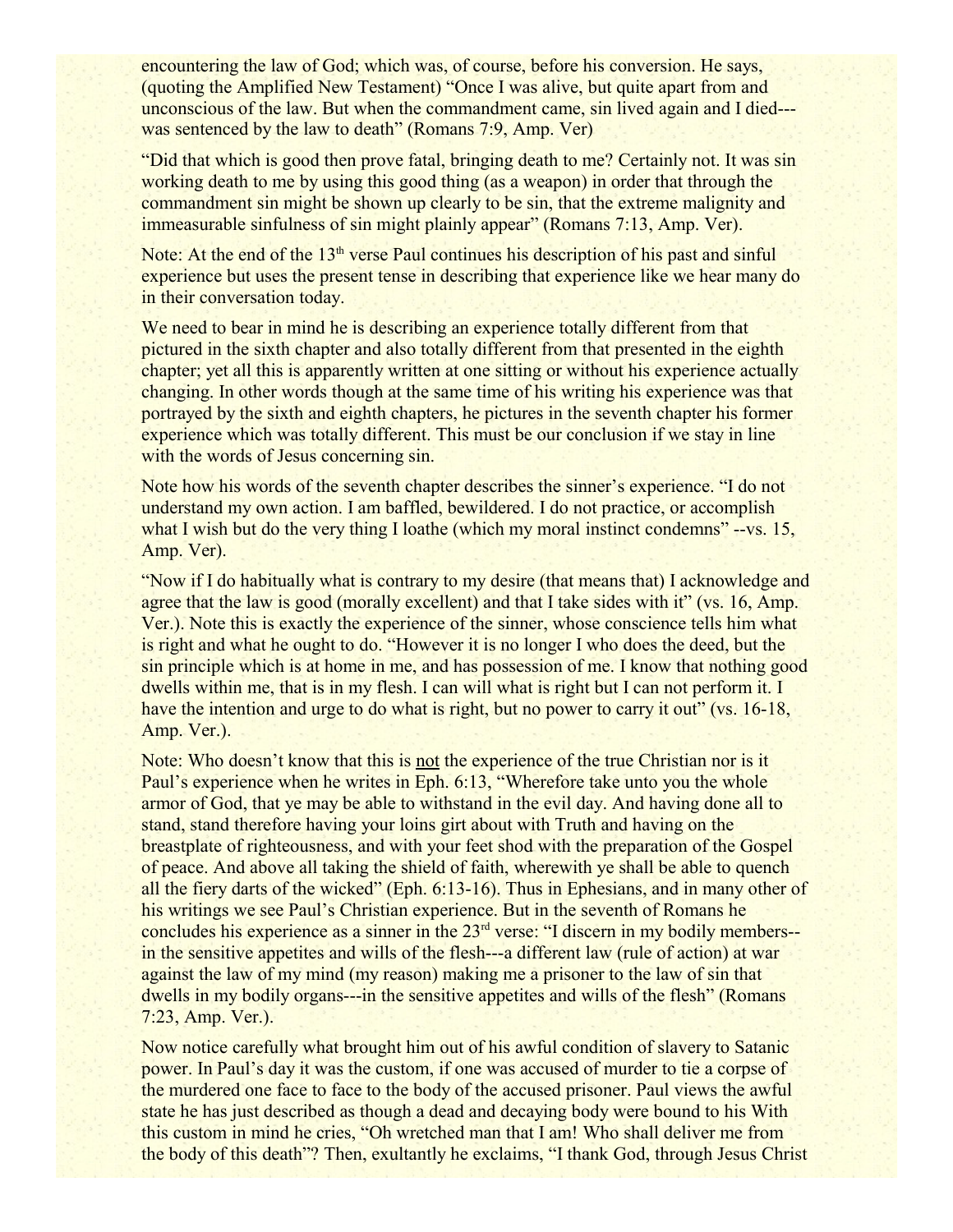#### our Lord!!"

He continues: "There is therefore now no condemnation to them who are in Christ Jesus who walk not after the flesh but after the Spirit" (Romans 8:1).

Then in unmistakable language, Paul goes in the  $8<sup>th</sup>$  chapter to clearly show the difference between the sinner and the saint. He says: "for those who are according to the flesh and controlled by its unholy desires, set their mind on and purse those things which gratify the flesh. But those who are according to the spirit and (controlled by the desires) of the Spirit, set their minds on and seek those things which gratify the (Holy) Spirit. For if you live according to the dictates of the flesh, you will surely die. But if through the powers of the Holy Spirit you put death--make extinct, deaden--the (evil) deeds prompted by the body you shall (really and genuinely) live forever. For all who are led by the Spirit of God are the sons of God" (Romans 8:5, 13, 14---Amp. Ver.).

The above interpretation of Romans 6, 7, and 8 agree with what Jesus taught, and is surely what would please both Paul and the Lord Jesus. For Paul said, "Be ye followers" of me even as I also am of Christ" (1 Cor, 11:1)

In view of the clear teaching of Christ Himself, I submit that, in the sight of the Risen Christ, it is a very serious fallacy to teach that, as Christians, we are to carry this "stinking corpse" of spiritual defeat around with us all our lives.

#### *Fallacy No, 8 Book of John*

Those who insist that "we sin every day" will often pick one ambiguous passage in the book of John, to prove it while totally ignoring nine other plain statements in the same epistle, which lead to an opposite conclusion.

Let us briefly line up these ten statements about sin in John's letter and see what he really teaches on the sin question:

1. The passage that "sin every day" teachers quote is 1 John 1:8: If we say that we have no sin, we deceive ourselves and the Truth is not in us.

2. in the same letter of John reads, "Hereby we know that we know him: if we keep his commandments" (1 John 2:3). We certainly do not sin while keeping His commandments!

3. "He that saith I know Him and keepeth not His commandments is a liar and the Truth is not in him" (1 John 2:4).

4. "He that saith he abideth in him ought himself so to walk even as He walked" (1 John 2:6). (If we walk as Jesus walked will we walk in sin?)

5. "And every man that hath this hope in him purifieth himself even as He is pure" (1 John 8:8) This is the hope of seeing Jesus when He appears. Are we sinning while we are pure "as He is pure?" (Must we conclude that those who say we are always filled with sin do not have this hope?)

6. This same epistle reads: "Whosoever abideth in Him sinneth not" (1 John 3:6). Jesus taught that we are to "abide in Him" (John 15:7).

7. "Whatsoever is born of God overcometh the world "(1 John 5:4). Certainly to overcome the world is to overcome the evil forces that would lead us to sin.

8. "We know that whosoever is born of God sinneth not; but he that is begotten of God keepth himself, and that wicked one toucheth him not" (1 John 5:18).

9. "Whosoever is born of god doth not commit sin for His seed remaineth in him, and he cannot sin because he is born of God (1 John 3:9). This is like the statement, "as many as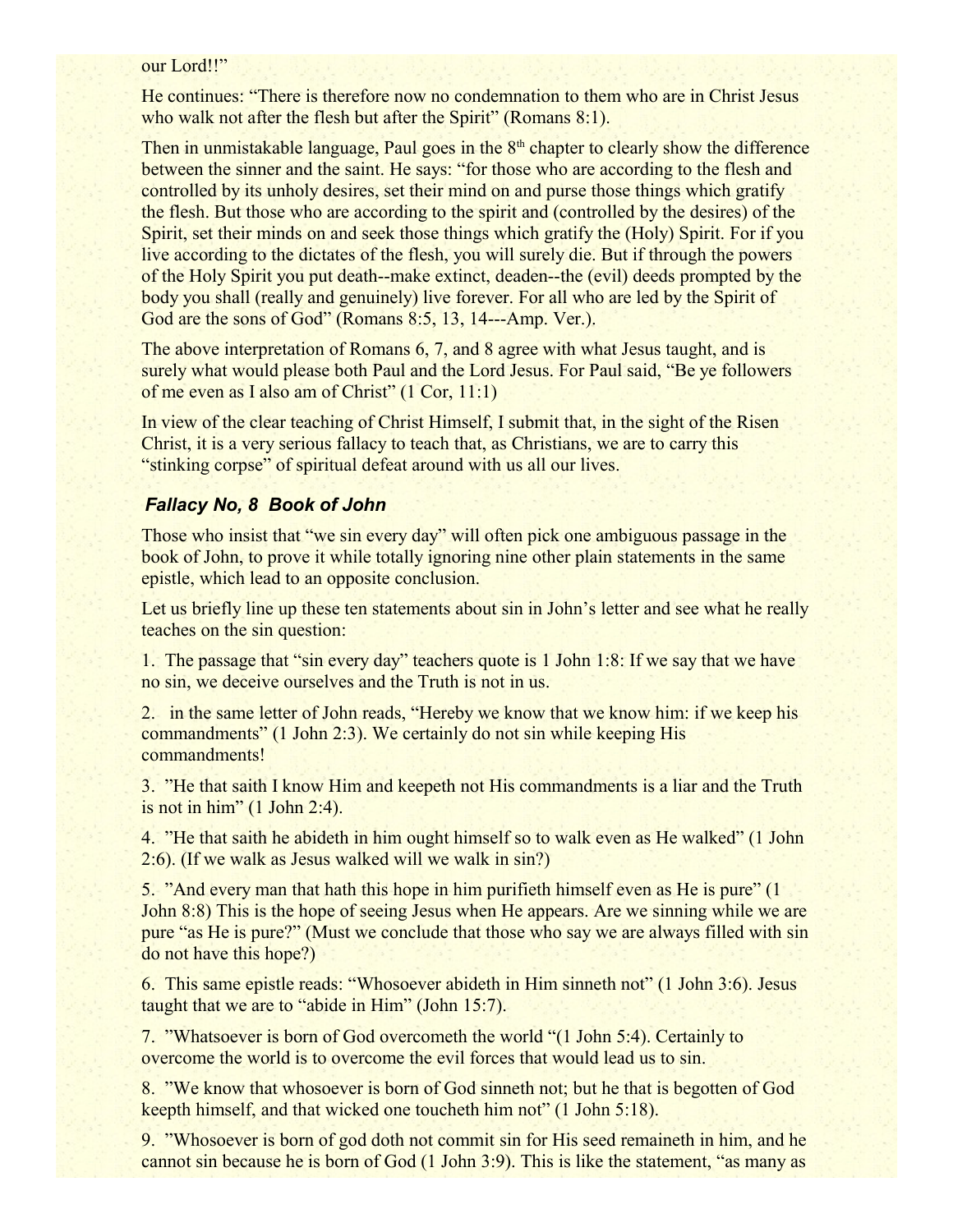are led by the Spirit of God, they are the sons of God."

10. "He that committeth sin is of the devil for the devil sinneth from the beginning. For this purpose the Son of God was manifested that He might destroy the works of the devil" (In other words, if ever we sin we are cooperating with the devil, and not with Christ.) (1 John 3:8).

In the light of these nine statements from the apostle John, is it not clear that John taught as Jesus did about sin? In view of these many clear statements it is the writer's view that John's meaning in 1 John 1:8 is the same as what he said more clearly in 1 John 1:10 which reads; :If we say that we have not sinned we make Him a liar and His word is not in us." Let the reader compare also verses 6 and 7 in the same chapter.

Obviously it is absurd to base a doctrine on one ambiguous passage and ignore nine plain statements in the same epistle. This is indeed a most harmful fallacy by which the enemy draws many into compromising with sin.

### *Fallacy No. 9 Security*

is "once-in-grace-always-in-grace regardless of-what-we-do."

While holding a tent revival meeting in the south the, writer was preaching what Jesus preached about sin when the pastor of a large denominational church announced a series of sermons on "Once saved, always saved" and he told his Church members that he would prove that we all sin every day.

One sincere believer related to me the following incident. This pastor conducted a branch Sunday School in another section of town where one of his deacons was the superintendent. One Sunday morning a young woman stepped into the room whose life the whole town knew was that of a prostitute; but who had formally been a Christian and was baptized in the church. The deacon called on her to pray. The girl replied, "I don't feel fit to pray in public." The deacon urged. "Why you were baptized were you not?" "Yes." "Well, if you were once saved you are always saved so go ahead and pray." (The sincere people in the audience were of course, disgusted).

But this true story illustrates how far this modern fallacy has gone. The writer has since found there are many other ministers in the north, the south, the east and the west of this apostate nation that teach the same destructive doctrine; though most of them do not carry it to the same logical conclusion as did this deacon. One pastor of a very large church in Detroit stated to his radio audience that even though a person commit murder, he still could not be lost, if he was once born again. (!)

Surely a doctrine that bears such fruit needs to be re-examined!

The two strongest props that are used to braced this false doctrine are: 1--"No man can pluck you out of my Father's hands," and 2--"You can't be spiritually unborn."

Let us briefly examined these props. True the first one consists of Christ's own words. But let us be sure we do not read into them what is not there. When Jesus said, "No man can pluck you out of my Father's hand." He did not say, "You cannot get out if you try," but only that "you are secure against all attacks from without."

Our safety in the Father's hands is like the safety of a man in a fort or castle where the windows and doors are all barred securely against any intruder who might come to forcibly take him out.

One important factor is too often forgotten. This man inside the castle still possesses the key.

The Christian is not made a prisoner in the Father's hands, against his will. He still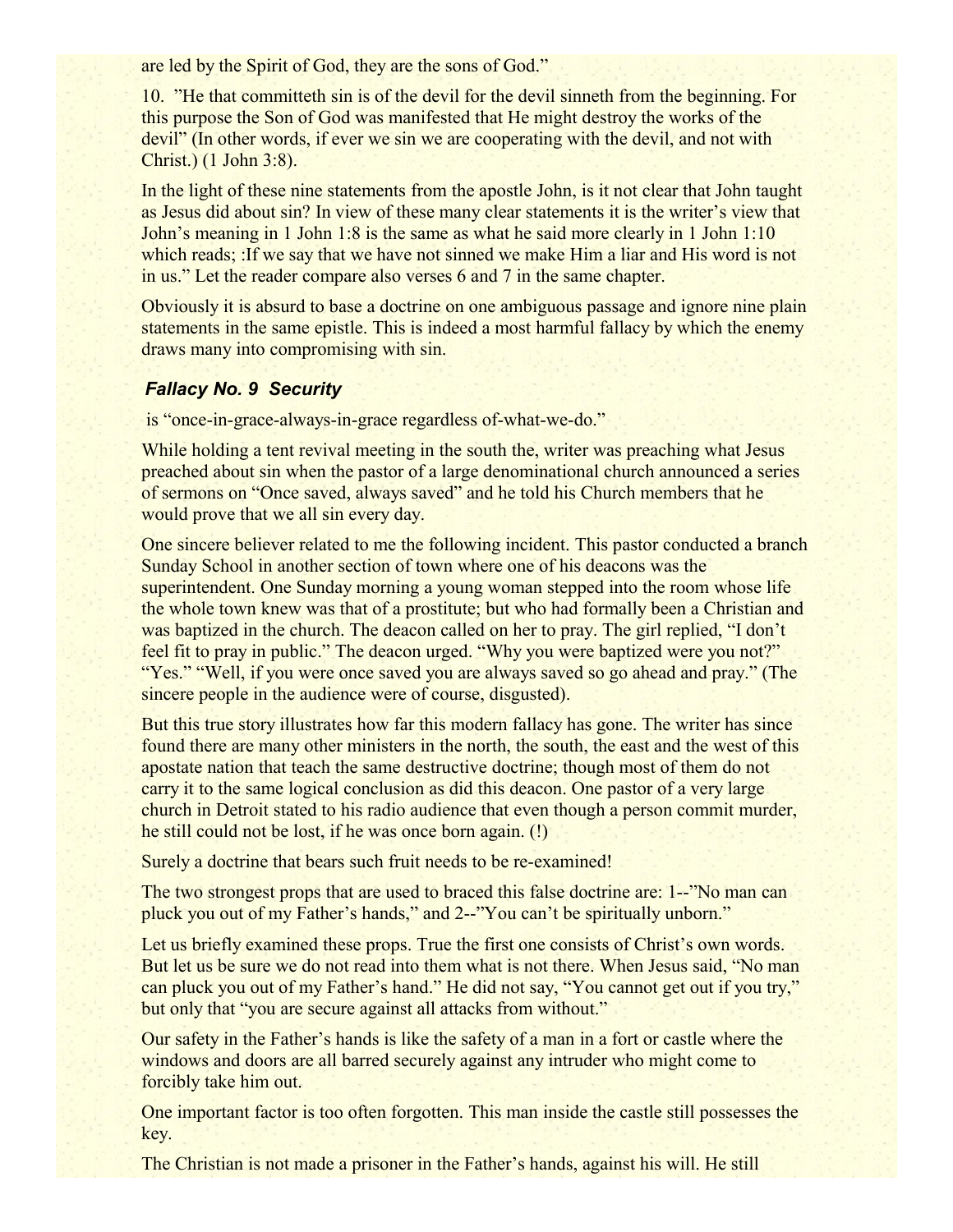possesses the key (his free moral agency---his free will to choose).

God does not destroy our will when He saves us. He wants us to love Him enough to walk with Jesus voluntarily. He will not make a machine of us when we are saved. Hence, He leaves the key in our hands and *we can walk out* any time we choose, if we become foolish enough to be so---and tragic though it is many do.

Now, let us examine the second prop the claim that we cannot be "spiritually unborn."

The Lord Jesus likens the spiritual birth to the natural birth. All informed people will agree that the term "born again" is used here by the Lord Jesus as a metaphor. Using it as a metaphor does not mean that the new birth and the natural birth are in all points alike, though it does mean they are alike in some points.

Webster defines a metaphor as "a figure of speech by which a word or phrase literally denoting one kind of object or idea is applied to another by way of suggesting a likeness or analogy between them."

Nicodemus inquired whether this metaphor would apply by a man entering the womb again and being born in the natural. It is a fact that no metaphor ever applies in all details to that which it simulates. The new birth is like the natural birth in some respects but quite unlike it in other respects. When a person repents of sin, evil forces are no longer in control. In the act of repentance they have been rejected; for when we resist the devil, "he will flee from us", the Scriptures declare. As long as we obey God, the Spirit life that controls and energizes us is God's Spirit. For "as many as are led by the Spirit of God they are the sons of God" (Romans 8:14). Those who are not led by the Spirit of God are led by the devil. Jesus said to the hypocritical Pharisees. "Ye are of your father the devil and the lusts of your father will ye do" (John 8:44).

Paul says: "To whom ye *yield yourselves* servants to obey his servants ye are whom ye obey whether of sin unto death or of obedience unto righteousness" (Rom. 6:16).

John says: "Whosoever is born of God sinneth not" (I John 5:18).

And Jesus said, "Not every one that saith unto me Lord, Lord shall enter the Kingdom of Heaven, but he that doeth the will of my Father which is in Heaven" (Matthew 7:21).

By obeying the Word of God in genuine repentance, we come into God's Kingdom and family and it is a "new birth" in the fact that a new Spirit life is taking possession of us as we give consent.

This view of the matter is clearly confirmed by other Scriptures related to the new birth. For example, Peter says we are "born again not by corruptible seed but of incorruptible, by the Word of God, which liveth and abideth forever" (I Peter 1:23).

Paul says, "Tho ye have ten thousand instructors in Christ yet have ye not many Fathers, for in Christ Jesus I have begotten you through the Gospel" (I Cor. 4:15).

The Greek word translated "begotten" which Paul here uses is exactly the same Greek word which Jesus used in the term born again. Born and begotten are from the same identical word. Any Greek concordance will prove this.

A sincere and careful study of all Scriptures related to the "new birth" reveals that the Spirit of God, by divine persuasion, produces the change known as the "new birth" whereby a sinner becomes a saint--a child of the devil becomes a child of God. Thus the Spirit is truly the agent of the "new birth; while the Word of God and the one who preaches the word are the instruments of the "new birth". Paul was the instrument and therefore he says he "begot" the Corinthians "through the Gospel." Using Paul and the Word, the Spirit of God wrought the change called the "new birth". Thus as Peter says,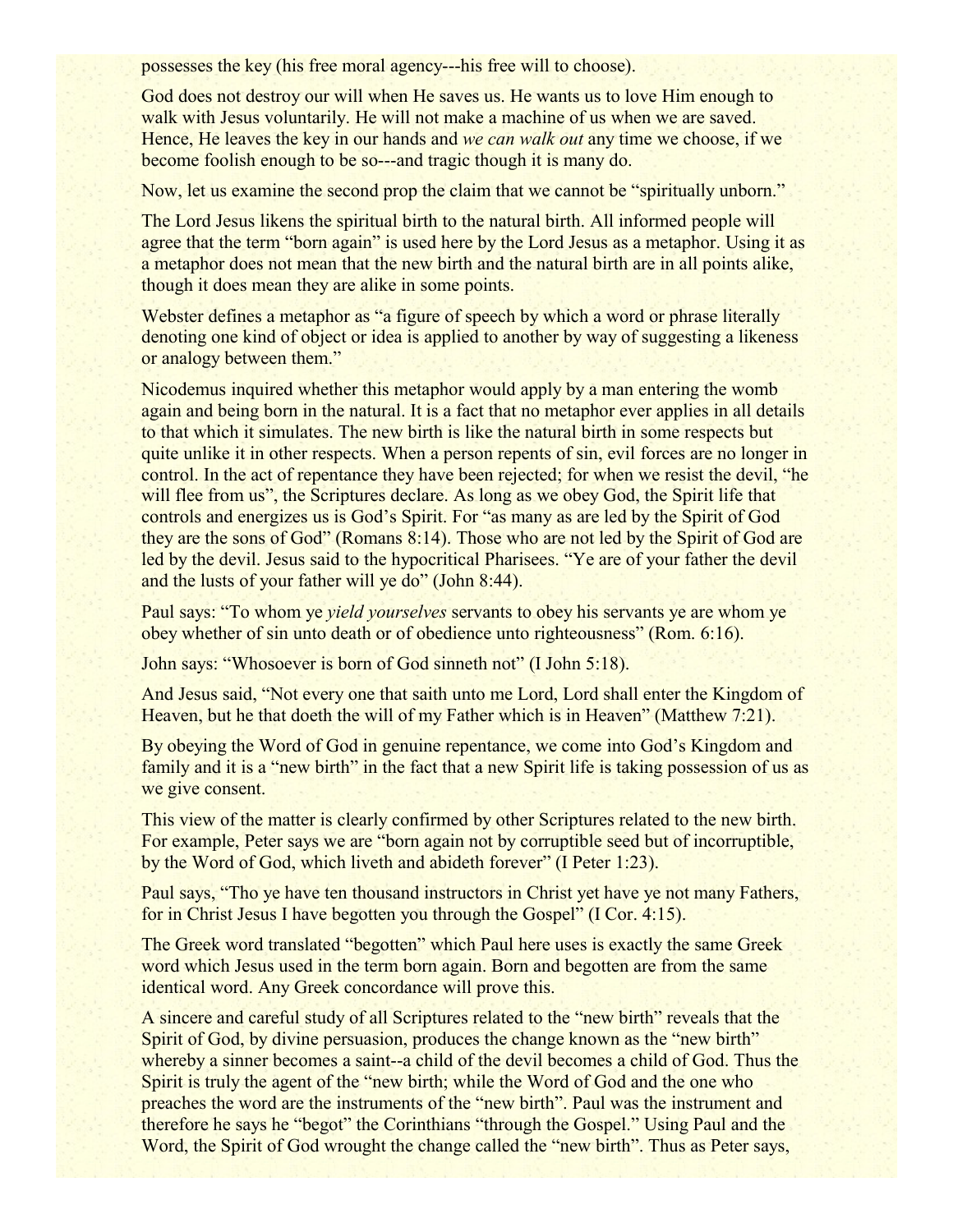they were "born again by the Word of God."

The Holy Spirit, at conversion begins a cleansing process to clean up selfish motives that have been inspired by Satan. Thus (through conviction) He leads the convert to hate and turn from all sin.

So then, the new birth is like the natural birth, in that a new life takes possession of the one who is "born again"; but not quite unlike the natural birth in the fact that it is voluntary---while the natural birth is wholly involuntary.

The infant, arriving in this world by natural birth certainly has no choice in the matter; whereas to obtain the spiritual birth there must be personal response to the invitation, "whosoever will let him take of the water of life freely" (Rev. 22:17).

In the new birth it is a matter of "God now commands all men everywhere to repent" and some will do so and some refuse. Freedom to choose is the possession of all.

Now certainly the new birth does not deprive a man of his free moral agency. For this reason he can, of course, later, turn his back on God and Christ if he chooses and it is a matter of history that thousands do exactly that. Because God never cancels man's power of choice, he can of course, be "spiritually unborn".

Because the new birth is conditioned on repentance (or obedience) and the new birth does not destroy an individual's freedom of will, it can be revoked or canceled by the will of that individual. The new birth is thus annulled, or becomes spiritually "dead" again "in trespasses in sin" (Eph. 2: 1-2).

Both Jesus and all the apostles clearly taught repentance is essential to Salvation. Even the prophet Isaiah, 700 years before Christ understood this fact. He said, "Let the wicked forsake his way and the unrighteous man his thoughts: and let him return unto the Lord, and he will have mercy upon him, and to our God, for He will abundantly pardon" (Isaiah 55:7).

Since God requires forsaking all sin today to get saved, can anyone dare to suppose that He will require less tomorrow than He does today? If it is necessary to stay right with God to get saved, is it not equally necessary to stay right with God to stay saved?

How absurd---how utterly preposterous is the view that sin indulged in the second time is not as ruinous as it was the first, or that God requires less of a saint than He does of a sinner! This sophistry of Satan leads some to believe that because we are not under the law of Moses we have escaped entirely all responsibility of God's laws.

Certainly one is just as filthy and dirty when dragged through the mire of sin the second time as he was after leaving childhood innocence and becoming filthy the first time The fact is one is more filthy, morally and in Heaven's sight with the second trip into sin than he was the first---because by that time one has gained more light than he had at the start. For it is ever true that the greater the light rejected, the deeper is the guilt of sin.

If sin put a child outside of God's Kingdom---when it comes to the age of accountability, it will certainly do as much to an adult!!!

The teaching that sin does not separate us from God is indeed an absurd fallacy. Such religious sophistry is but one more lie of the devil and by this lie the ranks of Christendom are filled with men and women who profess the Name of Christ, but live in sin.

It fills the ranks of the army of the Lord with traitors and hypocrites who actually neither into the Kingdom themselves nor permit others to go in, because their lives are stumbling blocks.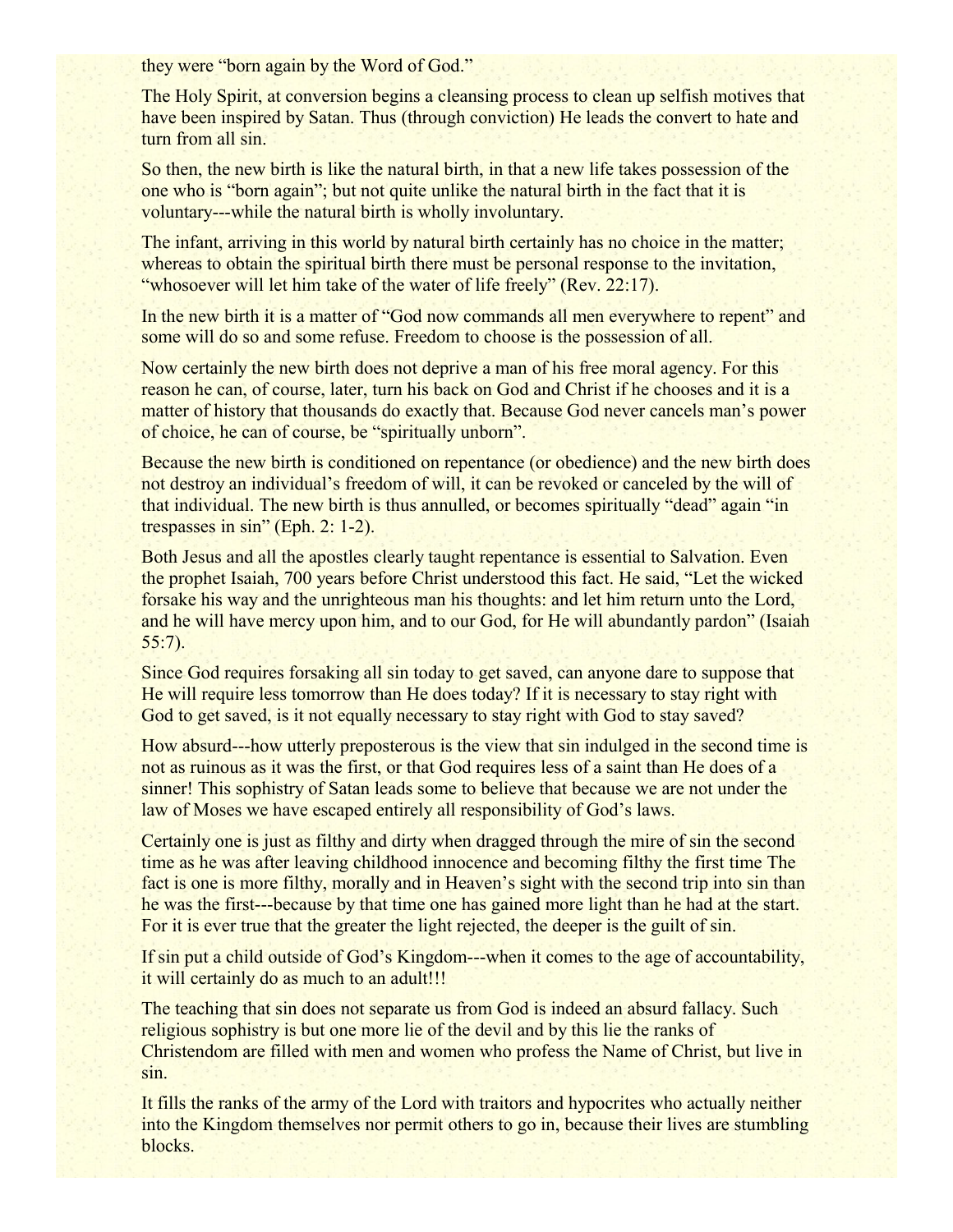Thus today, many preachers who too often themselves are living in sin, and hiding behind this false doctrine, will stand behind the sacred desk and call "the doors of the church are now open. If there is anyone who doesn't have a church home come now while the invitation is extended."

Often not a word is said about repentance, or getting right with God, to say nothing of saying right with God. Thus, sinners are invited to become hypocrites! Later, these hypocrites are invited to be baptized (thereby transforming them from dry hypocrites to wet hypocrites)! Their damnation will be worse because of their hypocrisy! "These shall receive the greater damnation" Mark 12:38-40).

When Jesus saw Pharisee inviting sinners to be church members, without leading them first to repentance, He said, "Ye compass sea and land to make one proselyte, and when he is made ye make him two-fold more the child of hell than yourselves" (Matt.23:15).

The prophet Ezekiel, 600 years before Christ, understood the righteous principles of God's Heavenly Government and taught exactly what Jesus taught about the necessity of getting right and staying right with God. Here are his words: "If the wicked will turn from all his sins that he hath committed, and keep all my statutes and do that which is lawful and right, he shall surely live. He shall not die. All his transgressions that he hath committed they shall not be mentioned unto him. In his righteousness that he hath done he shall live. Here I any pleasure at all that the wicked should die, saith the Lord God; and not that he should turn from his ways and live ?...

"But when the righteous turneth away from his righteousness and committeth iniquity and dieth in them, for his iniquity that he hath done shall he die. Again, when a wicked man turneth away from his wickedness that he hath committed and doeth that which is lawful and right, he shall save his soul alive. Because he considereth, and turneth away from all his transgressions that he hath committed, he shall surely live. He shall not die" (Ezekiel 18:21-28).

Peter, James and John were the closest to Christ of all He disciples. We have noted how the large majority of John's statements about sin coincide perfectly with Christ's own teachings. Now look at these words of the apostle James: "Brethren, if any of you do err from the Truth and one convert him, let him know that he that converteth a sinner from the error of his way shall save a soul from death and shall hide a multitude of sins" (James 5:19-20)



Note: James said if a backsliding "brother" becomes a "sinner" his restoration is, saving a soul, from 'death'." Does this look like "once in grace always in grace---regardless of what we do?"

The apostle Peter puts his thoughts about this matter in these words: "If after they have escaped the pollutions of the world through the knowledge of the Lord and Savior Jesus Christ, they are again entangled therein and overcome, the latter end is worse with them than the beginning -but it happened unto them according to the true proverb, 'the dog is turned to his own vomit again; and the sow that was washed to her wallowing in the mire'" (II Peter 2:20,22).

Instead of telling hypocrites they are saved even in prostitution and murder, ministers who truly represent Christ will exhort members of their church, as Jesus Christ Himself did in the Garden of Gethsemane, "Watch and pray, lest ye enter into temptation." True